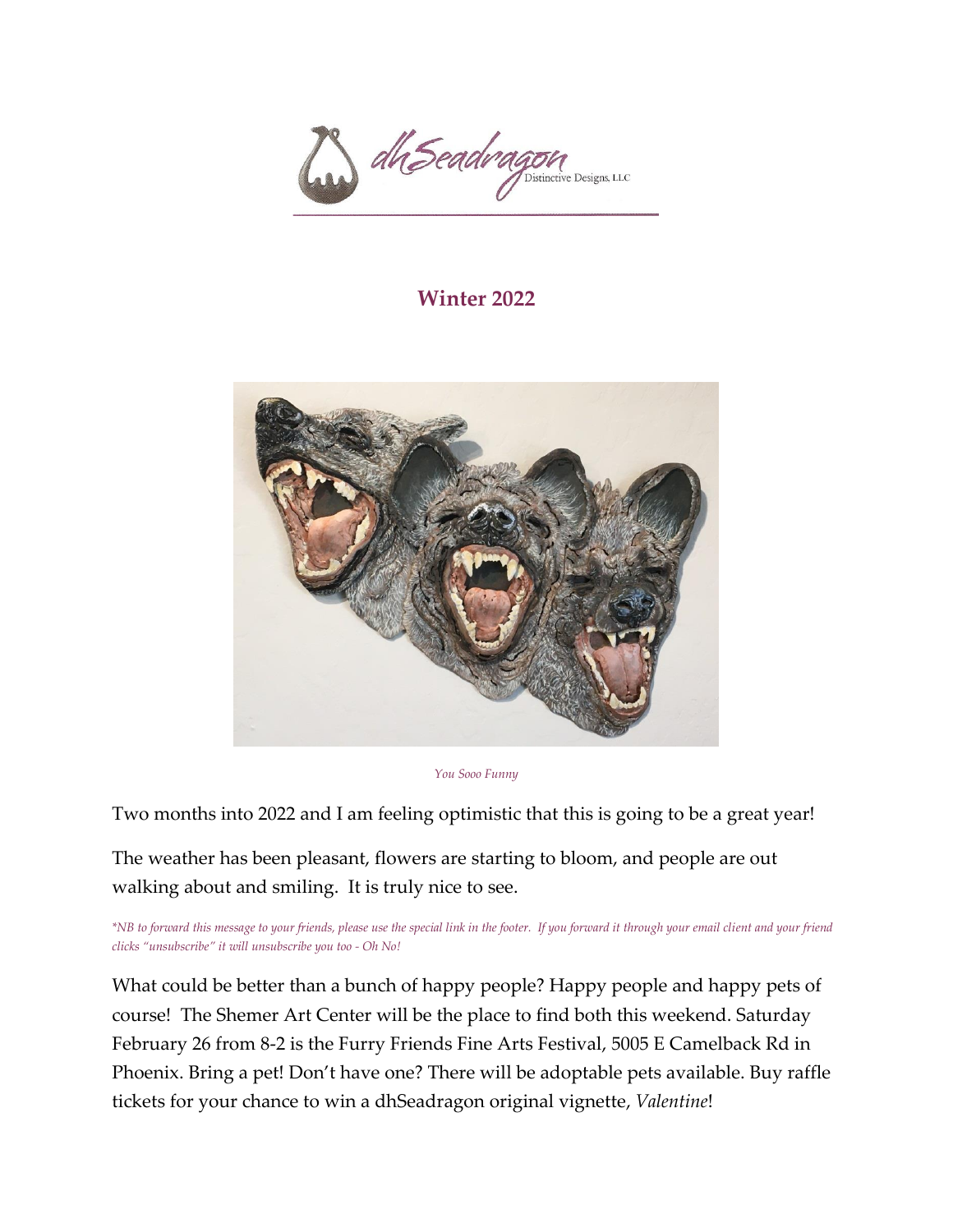

People, pets, food/drink, music, art, more pets, smiles, yay!

May this be just the start of more live events to come!

Until then there are lots of other ways to see dhSeadragon Distinctive Designs: Facebook, Instagram, Twitter, Linked In, and even a small video on You Tube (thank you Ryan Nicholson for the brilliant music and lyrics, Frieda and Ray Hendricks for letting Stevie be my muse, and Mary Westheimer for your mad editing skills).

### $f$  o  $y$  in  $\rightarrow$

Watch for updates on the dhSeadragon website and the virtual storefront on Etsy as well.

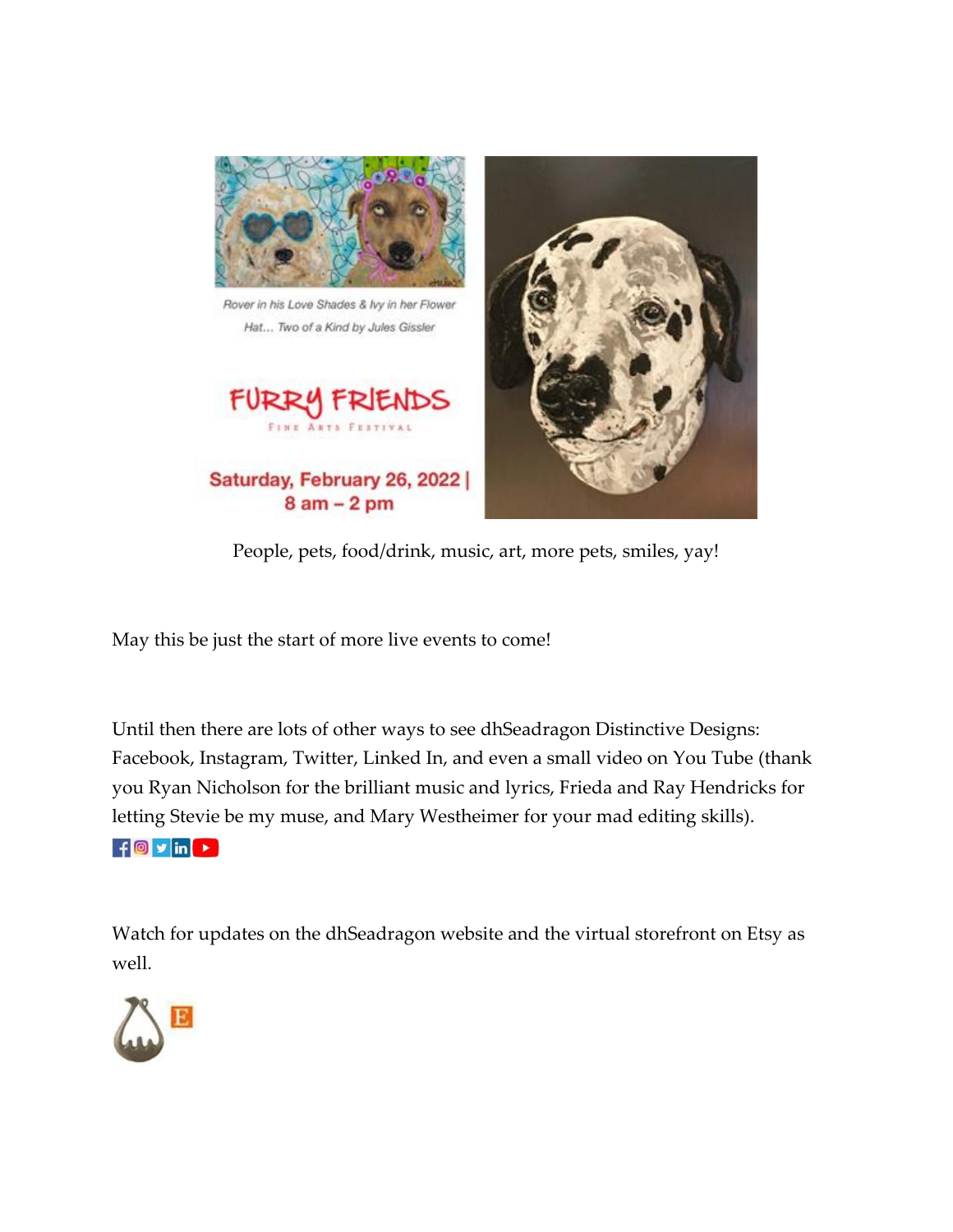So over being stuck inside? Let's go play!

Take a walk in some scenic foothills, peruse fine art, sip a little wine, nosh on scones and latte', or lose yourself in a good book. Here are some great places to visit.



**dhSeadragon Distinctive Designs wild side** Strolling through the galleries on Main Street or enjoying the ambiance of the Thursday Night Art Walk? Be sure to swing into On the Edge Gallery. This artist owned gallery features over 40 of Arizona's finest artists (including yours truly). You are sure to find something to make you smile. 7045 E Main Street, Scottsdale, AZ 85251

**dhSeadragon Distinctive Designs pets** Echo Coffee not only has terrific homemade goodies, they also make a mean Bee Sting Latte'. They do donations to pet charities with every purchase and they display an art board featuring some of my pet vignettes. As a bonus, they have treats for your furry friends as well! 2902 N 68<sup>th</sup> Street, Scottsdale, AZ 85251

**Besos Locos (Crazy Kisses) and Caballo Sonriendo (Laughing Horse)** Have you been hiking over by the North Mountain Visitor Center (7<sup>th</sup> Street and Thunderbird) and seen the 8  $\frac{1}{2}$  foot tall, abstract horses? Yep, those are mine-some of my first creations. They were originally created on a lark after driving through south Phoenix and being inspired by the graffiti I found there. With the help of some Hispanic friends we came up with words to adorn the playful pair. Crazy Kisses is filled with words of passion, hugs, kisses, and romance, while her brother is all about action verbs such as; twirling, laughing, singing, and playing. 12950 N 7<sup>th</sup> St, Phoenix, AZ 85022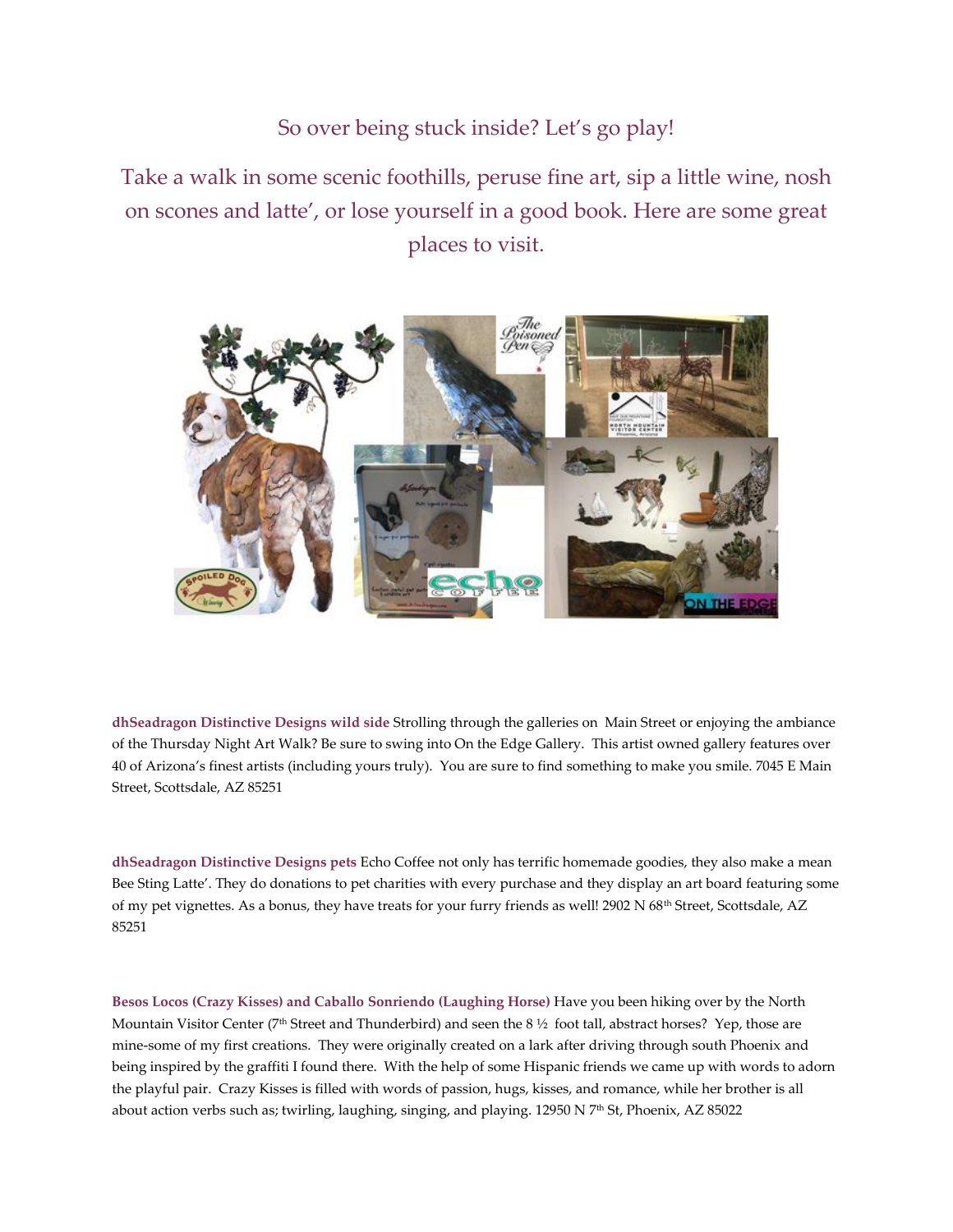**Brix** Spoiled Dog Winery in Langley WA is a wonderful place to stop in for some fortified grape juice. It couldn't be in a more scenic location and the Krug's will make you feel like a part of the family. Be sure to give belly rubs to the spoiled dogs, one of which is Brix. He has had his portrait done by dhSeadragon and it hangs in the tasting room. Bonus question Q: do you know what brix means? (\*hint, it's the sweetest name ever) 5881 Maxwelton Rd., Langley WA on Whidbey Island.

**Nevermore!** The Poisoned Pen is Scottsdale recently acquired a dhSeadragon original. Nevermore! Is a nod to the Edgar Allen Poe story, The Raven. Stop in and say hi to the knowledgeable staff and let them guide you to your next "can't live without it" mystery series. Visit with the numerous authors that frequent the shop, and of course, enjoy the ambiance of this fun, eclectic, soon to be your favorite too, haven for mystery and mayhem (books). 4014 N. Goldwater Blvd., Scottsdale, AZ 85251

## A glance back at the smiling faces of 2021

This past year saw 45 smiling faces emerge from metal, not to mention a small pod of orca ornaments, several bands of wild horse magnets and ornaments, a pack of coyote ornaments, some boisterous bucking bull ornaments, a zany zebra ornament, and a constellation of sea star ornaments. Most of them have found forever homes but check out [www.dhSeadragon.com](http://www.dhseadragon.com/) Stately Statues Gallery for your chance to purchase a one of a kind original work of art. Or visit the home page to request a commission.

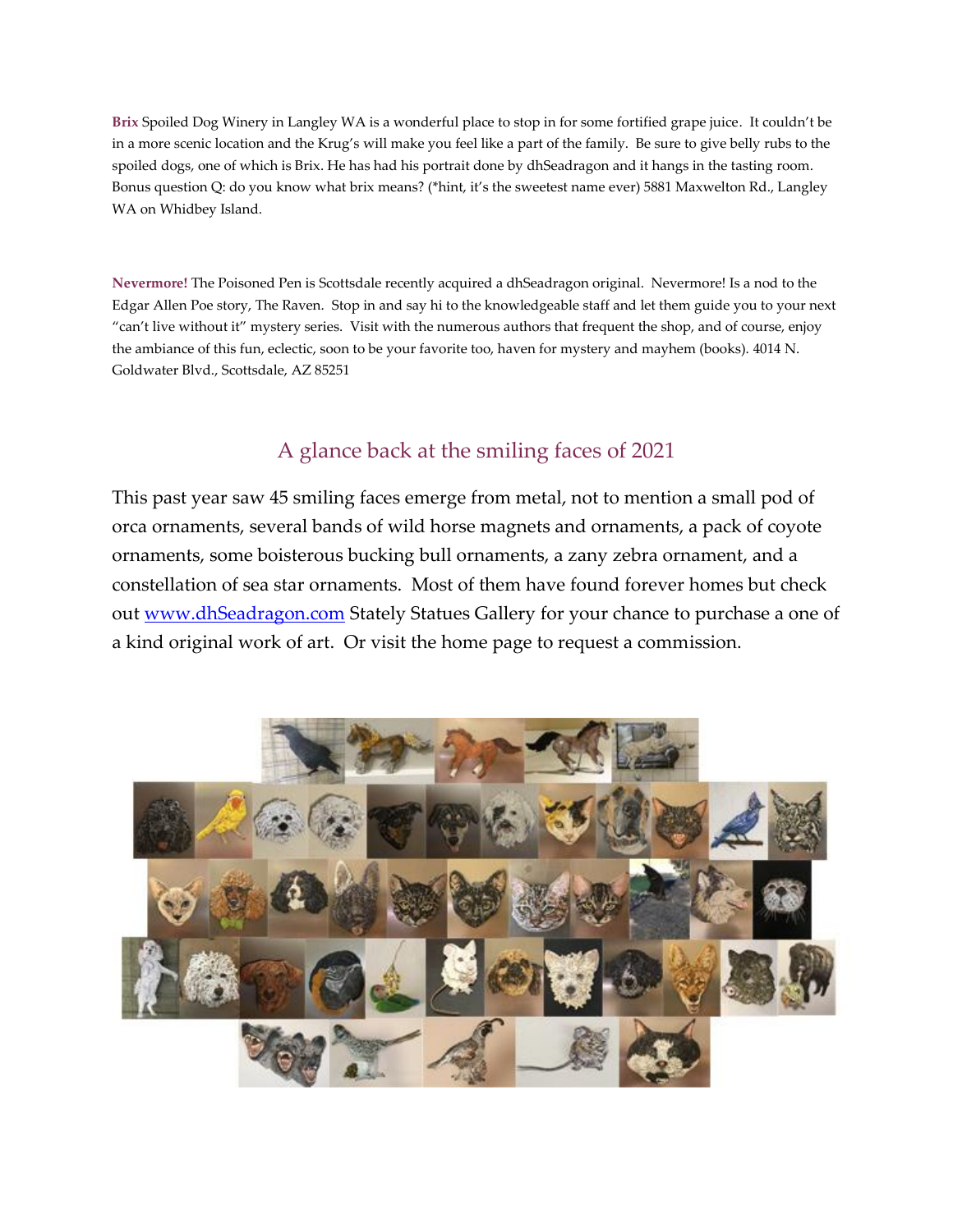## **Wow! dhSeadragon makes these too?!**

Didn't make it out to the Phoenix Zoo for the Sassy the Okapi? Missed the debut of the burrowing owls? The sculptures have found their loving home, but you don't have to go without. Images of dhSeadragon sculptures are now available on blank greeting cards. The name of the piece and its story are on the back of the cards. Cards can be purchased individually or at a discount rate for packages of three. Go to dhSeadragon Distinctive Designs on Etsy or On the Edge Gallery on Main St. to find the one that got away.

How about a wild life magnet or ornament? There are lots of critters from which to choose…or commission your own idea.

Show the love with special pet food bowl stands in three different sizes and styles. Stainless steel bowls included. \*ask about "supersizing" with toys, treats, maybe even a pet portrait gift certificate.

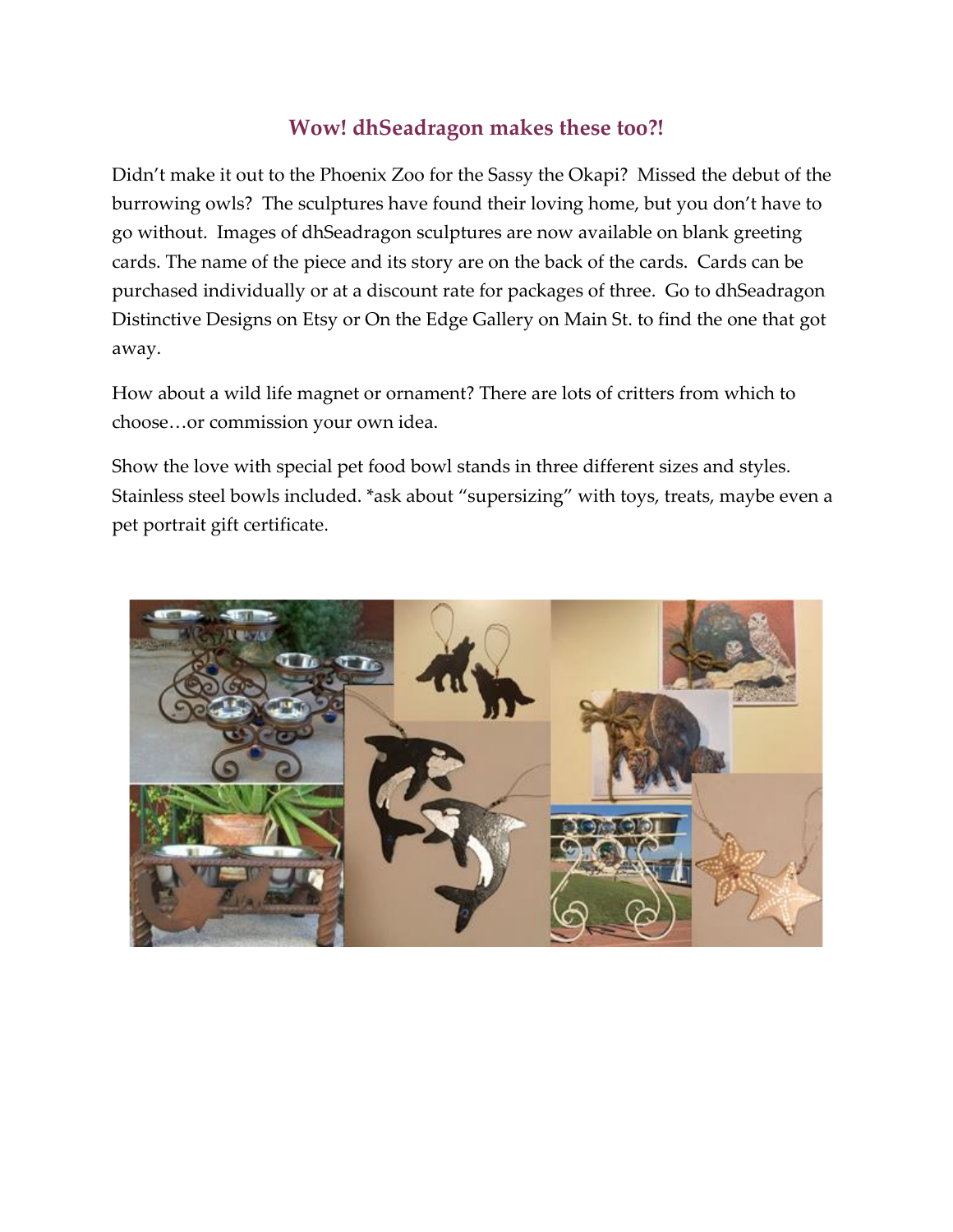# **Yay! We created some smiles!**

dhSeadragon Distinctive Designs LLC is a supporter of animal conservation efforts. As such, a portion of all sales go toward organizations that care for, and find homes for pets or rehabilitate, and give voices to our wildlife through safe havens and education.

Thanks to you, we were able to send support to the following organizations this year: Great Dane Rescue of AZ, AZ Humane Society, Lost our Home Pet Foundation, Regal Dane Rescue, The Whale Museum, Salt River Wild Horse Management Group, Liberty Wildlife, Wild at Heart Raptors, Southwest Wildlife Conservation Center, Hunkapi Satbles, Woodland Park Zoo, and the Phoenix Zoo.